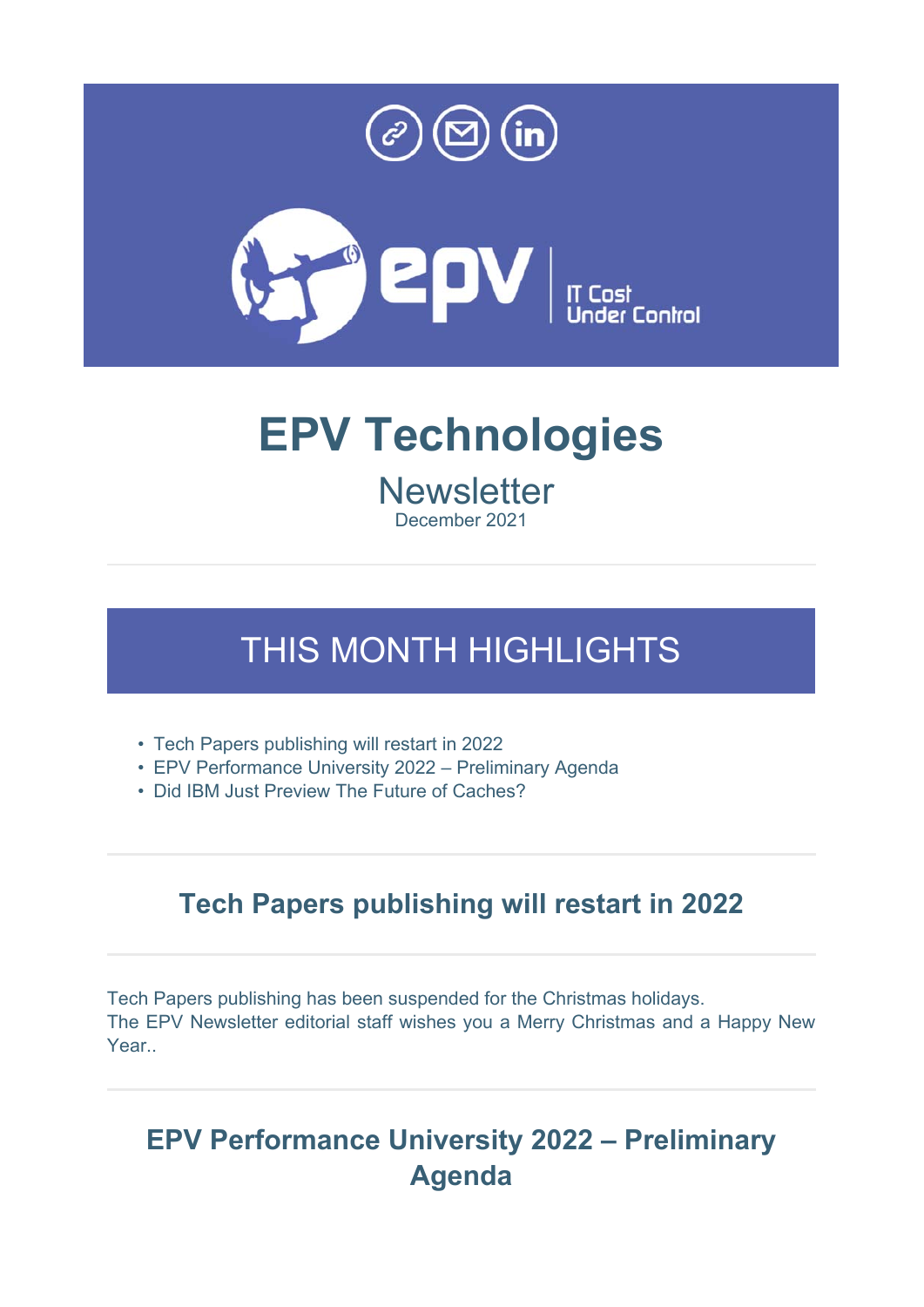The 6th edition of the EPV Performance University will be virtual and held in two weeks from the 21st of February to the 3rd of March 2022. Mark these dates in your agenda to avoid missing these events.

This is the current plan …

| Course                          | <b>Dates</b>                                         | Teacher                 |
|---------------------------------|------------------------------------------------------|-------------------------|
| z/OS Performance Analysis       | 21-23 February 2022                                  | Danilo Gipponi          |
| <b>MQ Performance Analysis</b>  | 24 February 2022                                     | Fabio Massimo Ottaviani |
| <b>Db2 Performance Analysis</b> | 28 February - 1 March 2022   Fabio Massimo Ottaviani |                         |
| <b>WLM</b> update               | 2-3 March 2022                                       | Fabio Massimo Ottaviani |

… and this is the preliminary agenda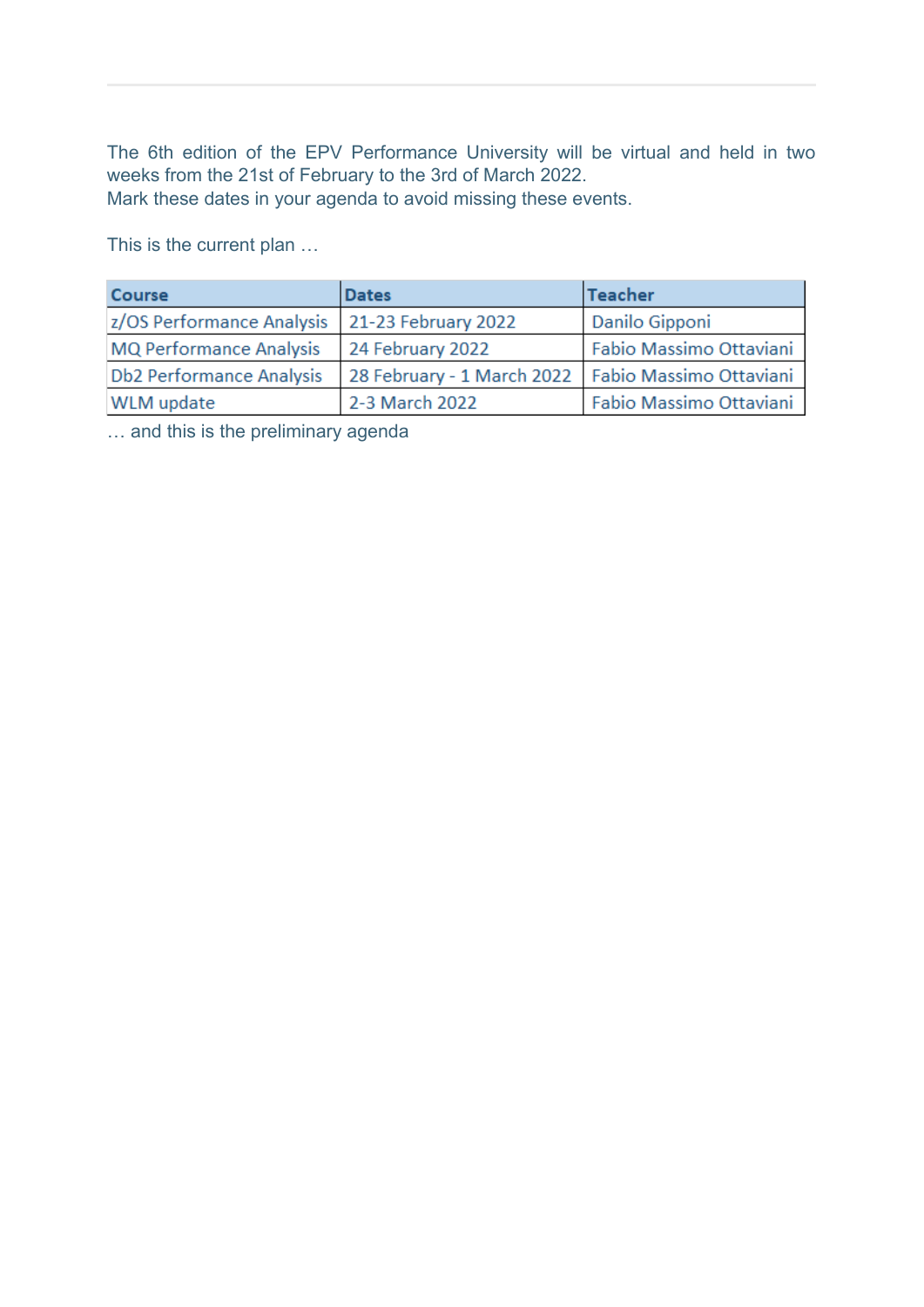# Week 1

| z/OS Performance Analysis - Day 1 |                                   |  |  |                                                      |  |  |
|-----------------------------------|-----------------------------------|--|--|------------------------------------------------------|--|--|
| Code Date                         |                                   |  |  | <b>Start End Description</b>                         |  |  |
| Z1                                |                                   |  |  | 21/02/2022 09:00 10:00 z/OS data collection - Part 1 |  |  |
| Z <sub>2</sub>                    |                                   |  |  | 21/02/2022 10:15 11:15 z/OS data collection - Part 2 |  |  |
| Z <sub>3</sub>                    | 21/02/2022 11:30 12:30 CPU        |  |  |                                                      |  |  |
| Z4                                | 21/02/2022                        |  |  | 14:30 15:30 WLC and TFP                              |  |  |
| Z <sub>5</sub>                    | 21/02/2022 15:45 16:45 ZIIP       |  |  |                                                      |  |  |
|                                   |                                   |  |  | z/OS Performance Analysis - Day 2                    |  |  |
| Code Date                         |                                   |  |  | <b>Start End Description</b>                         |  |  |
| Z <sub>6</sub>                    |                                   |  |  | 22/02/2022 09:00 10:00 SMF 113 counters              |  |  |
| Z7                                | 22/02/2022 10:15 11:15 Memory     |  |  |                                                      |  |  |
| Z <sub>8</sub>                    |                                   |  |  | 22/02/2022 11:30 12:30 Coupling Facility             |  |  |
| <b>Z9</b>                         | 22/02/2022                        |  |  | 14:30 15:30 Disk I/O                                 |  |  |
| Z10                               | 22/02/2022 15:45 16:45 Crypto     |  |  |                                                      |  |  |
|                                   | z/OS Performance Analysis - Day 3 |  |  |                                                      |  |  |
| <b>Code Date</b>                  |                                   |  |  | <b>Start End Description</b>                         |  |  |
| Z11                               | 23/02/2022                        |  |  | 09:00 10:00 Address spaces                           |  |  |
| Z12                               | 23/02/2022                        |  |  | 10:15 11:15 Service and Report classes               |  |  |
| Z13                               | 23/02/2022                        |  |  | 11:30 12:30 CICS and IMS throughput                  |  |  |
| Z14                               | 23/02/2022                        |  |  | 14:30 15:30 Other workloads throughput               |  |  |
| Z <sub>15</sub>                   | 23/02/2022                        |  |  | 15:45 16:45 Daily Trends                             |  |  |

| <b>MQ Performance Analysis</b> |                                  |  |  |                                                   |
|--------------------------------|----------------------------------|--|--|---------------------------------------------------|
| <b>Code Date</b>               |                                  |  |  | <b>Start End Description</b>                      |
| W1                             |                                  |  |  | 24/02/2022 09:00 09:30 Data collection            |
| W <sub>2</sub>                 | 24/02/2022 10:00 10:30 System AS |  |  |                                                   |
| W <sub>3</sub>                 | 24/02/2022 11:00 11:30 Logging   |  |  |                                                   |
| W <sub>4</sub>                 |                                  |  |  | 24/02/2022 12:00 12:30 Buffer pools and page sets |
| W <sub>5</sub>                 |                                  |  |  | 24/02/2022 14:30 15:00 Coupling facility and SMDS |
| W <sub>6</sub>                 |                                  |  |  | 24/02/2022 15:30 16:00 Queue activity - Part 1    |
| W7                             |                                  |  |  | 24/02/2022 16:30 17:00 Queue activity - Part 2    |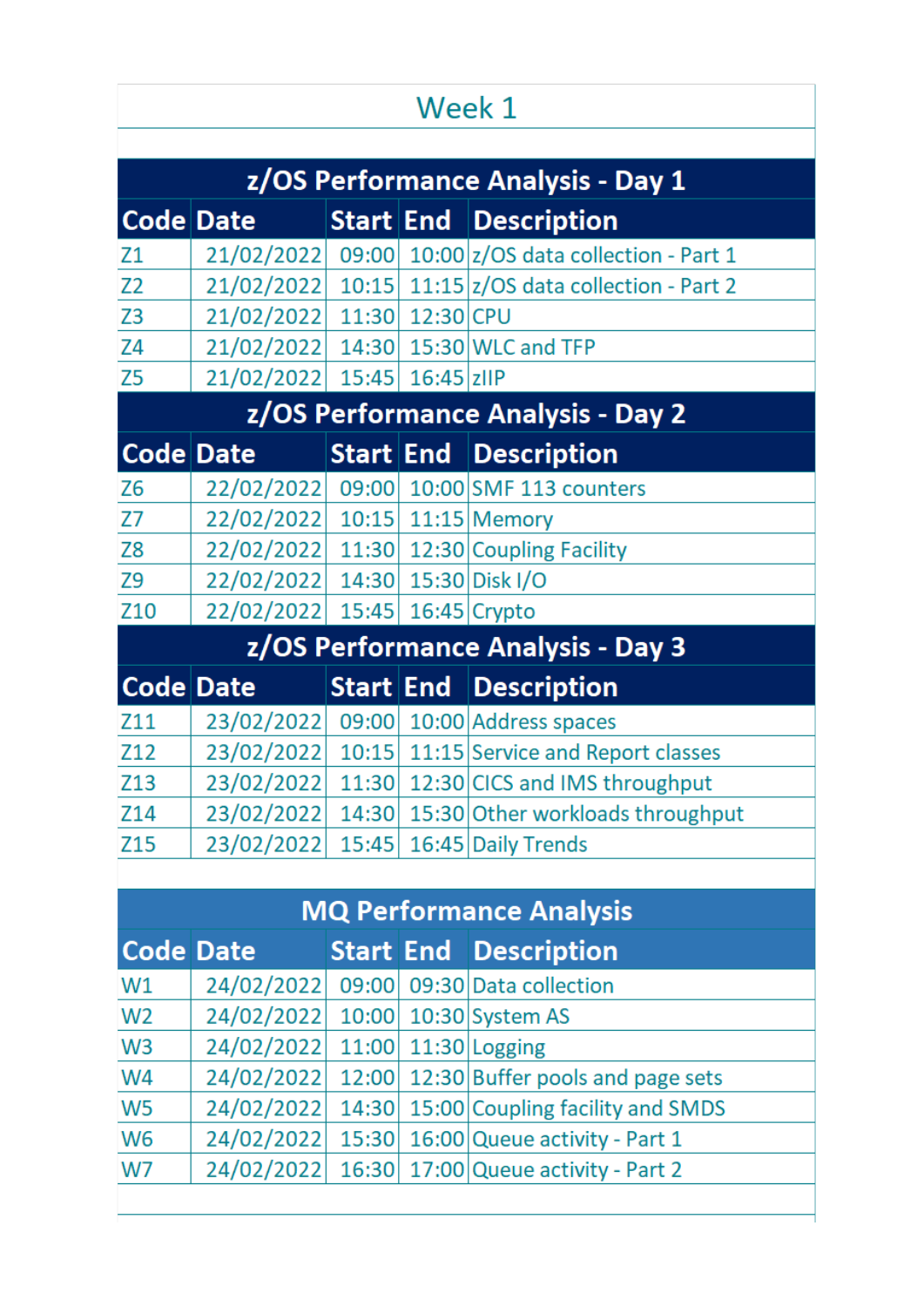## Week 2

| <b>Db2 Performance Analysis - Day 1</b> |                                  |       |  |                                         |  |
|-----------------------------------------|----------------------------------|-------|--|-----------------------------------------|--|
| <b>Code Date</b>                        |                                  |       |  | <b>Start End Description</b>            |  |
| D <sub>1</sub>                          | 28/02/2022                       |       |  | 09:00 10:00 Data collection             |  |
| D <sub>2</sub>                          | 28/02/2022 10:15 11:15 System AS |       |  |                                         |  |
| D <sub>3</sub>                          | 28/02/2022                       |       |  | 11:30 12:15 EDM pools and threads       |  |
| D <sub>4</sub>                          | 28/02/2022                       |       |  | 14:30 15:15 Buffer Pools                |  |
| D <sub>5</sub>                          | 28/02/2022                       |       |  | 15:45 16:30 Group Buffer Pools          |  |
| <b>Db2 Performance Analysis - Day 2</b> |                                  |       |  |                                         |  |
|                                         |                                  |       |  |                                         |  |
| <b>Code Date</b>                        |                                  |       |  | <b>Start End Description</b>            |  |
| D <sub>6</sub>                          | 01/03/2022                       | 09:00 |  | 09:45 Locks and latches                 |  |
| D7                                      | 01/03/2022                       |       |  | 10:15 11:00 Workload analysis           |  |
| D <sub>8</sub>                          | 01/03/2022                       |       |  | 11:30 12:15 Suspension reasons - Part 1 |  |
| D <sub>9</sub>                          | 01/03/2022                       |       |  | 14:30 15:15 Suspension reasons - Part 2 |  |

|                           |                  |       |  | <b>WLM Update - Day 1</b>            |  |
|---------------------------|------------------|-------|--|--------------------------------------|--|
| <b>Code Date</b>          |                  |       |  | <b>Start End Description</b>         |  |
| W1                        | 02/03/2022       | 09:00 |  | 10:00 WLM basics - Part1             |  |
| W <sub>2</sub>            | 02/03/2022       |       |  | 10:15 11:15 WLM basics - Part2       |  |
| W <sub>3</sub>            | 02/03/2022       |       |  | 11:30 12:15 WLM basics - Part3       |  |
| W <sub>4</sub>            | 02/03/2022       | 14:30 |  | 15:15 SYSTEM, SYSSTC and protection  |  |
| W <sub>5</sub>            | 02/03/2022       | 15:30 |  | 16:15 CICS and IMS transaction goals |  |
| <b>WLM Update - Day 2</b> |                  |       |  |                                      |  |
|                           |                  |       |  |                                      |  |
|                           | <b>Code Date</b> |       |  | <b>Start End Description</b>         |  |
| W <sub>6</sub>            | 03/03/2022       | 09:00 |  | 10:00 Capping and soft capping       |  |
| W7                        | 03/03/2022       | 10:15 |  | 11:15 Resource Groups                |  |
| W <sub>8</sub>            | 03/03/2022       | 11:30 |  | 12:15 IRD and HiperDispatch          |  |
| W <sub>9</sub>            | 03/03/2022       | 14:30 |  | 15:15 zllP and SMT                   |  |

EPV products will be used as a map to make the path easier but most of the concepts discussed will be of general interest also for not EPV customers.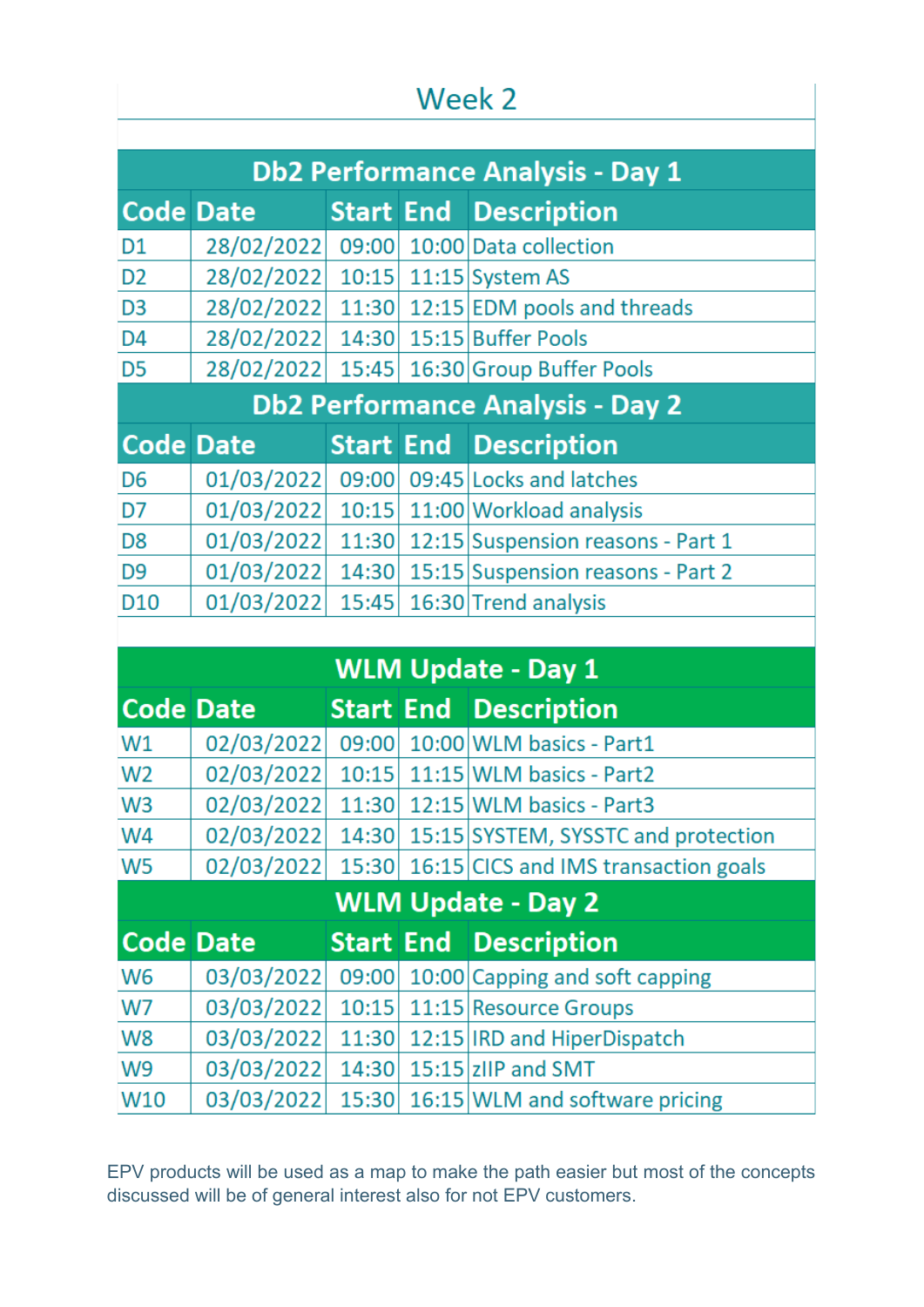Participation is free of charge for EPV customers, partners and invited guests. For all the others a subscription fee will apply.

Complete brochure and subscription form soon available at:www.epvtech.com

#### **Did IBM Just Preview The Future of Caches?**

This is a very interesting article you should definitely read.

"At Hot Chips last week, IBM announced its new mainframe Z processor. It's a big interesting piece of kit that I want to do a wider piece on at some point, but there was one feature of that core design that I want to pluck out and focus on specifically. IBM Z is known for having big L3 caches, backed with a separate global L4 cache chip that operates as a cache between multiple sockets of processors – with the new Telum chip, IBM has done away with that – there's no L4, but interestingly enough, there's no L3. What they've done instead might be an indication of the future of onchip cache design."

Full article available at: Did IBM Just Preview The Future of Caches?



Hello dear EPV support team, I contact you because I need some information about Database I/O activities. Is it possible with EPV to get the total amount of Sync I/O delay time spent in Db2?

#### *EPV Technical Support answer*

You can find this info in EPV for Db2, at the plan and package level, in the views showing the TOP PLANS and TOP PACKAGES both by Db2 subsystem and Db2 connection. To get the right view you should:

go to WORKLOADS,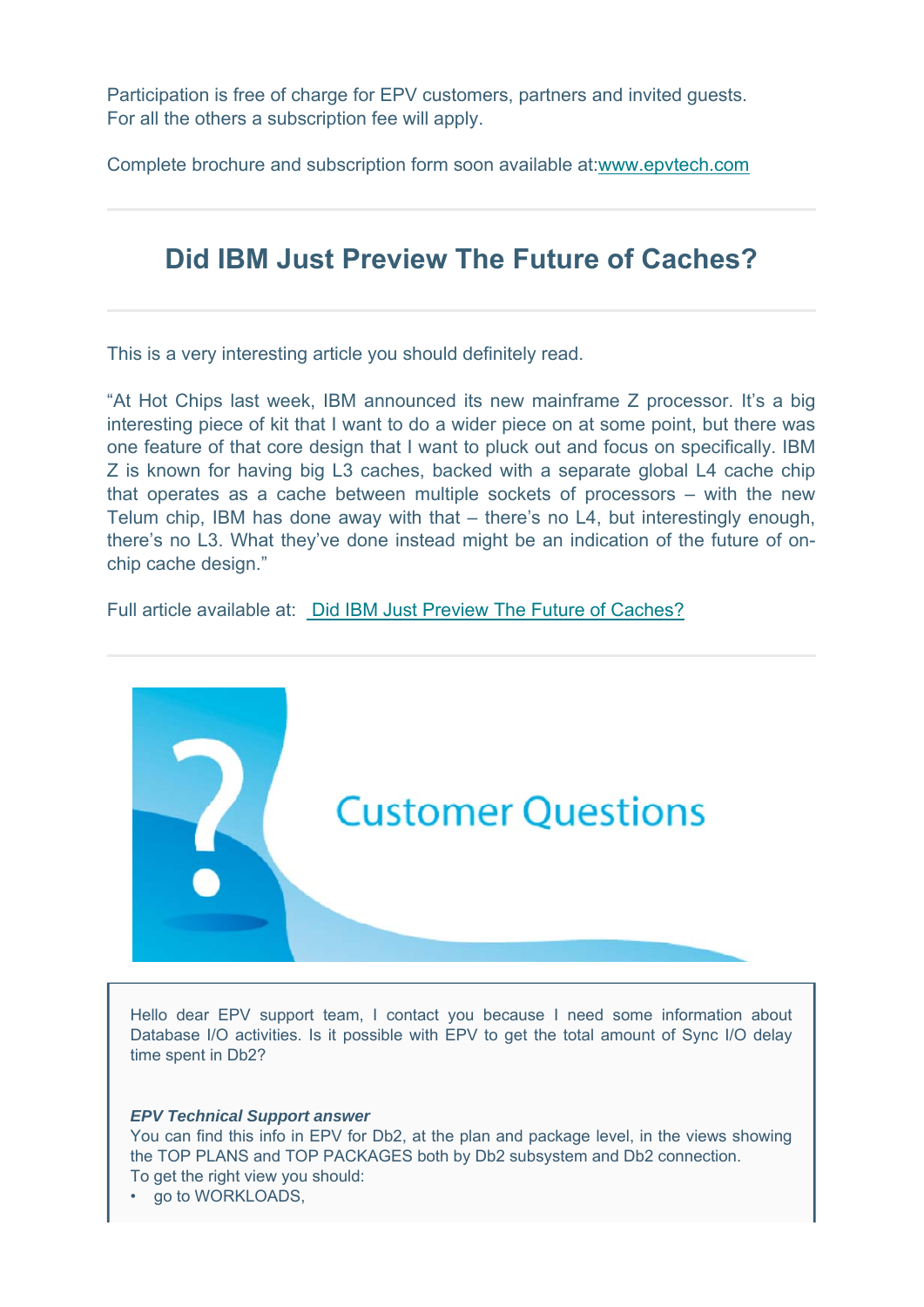select a Sharing group and a Db2 or a Connection type

• in the page menu choose TOP PLAN TOTALS or TOP PACKAGE TOTALS and click the + icon close to the Db2 WAIT header

As you will see, you can select the metric you need (total wait time, number of events or average wait time) in the combo box.

If you need a more complete statistics, and not only information about the TOP objects, you can run a query on:

• the DB2ACC3 table for plans (QWACAWTI is the total Synch I/O wait time, QWACARNE is the total number of Synch I/O waits);

• the DB2ACC8 table for packages (QPACAWTI is the total Synch I/O wait time, QPACARNE is the total number of Synch I/O waits).



#### STP and UDF TCB suspensions

When a Db2 application calls an external stored procedure (STP) or user defined function (UDF), it needs to run on a TCB in a server address spaces provided by a WLM application environment (AE).

If no TCB is available, the application is suspended waiting for it.

The total number of TCBs in an AE depends on the settings of the following WLM parameters:

• the number of address spaces allowed; it can be managed by WLM or fixed to just one;

• the number of TCBs allowed in each address space; it is determined by the NUMTCB value; the default is 8).

In case the average suspension time is too long, you should check if you can increase the number of TCBs by changed the above parameters or if you can separate STPs and UDFs into different AEs.

To avoid the delay of starting new address spaces, you can specify the MNSPAS parameter in the start-up procedure to set the minimum number of address spaces that are to be started and maintained by WLM. The value can be 0 through 50. The default value is 0, which means that no minimum number of address spaces is required.

On a busy system the suspension delay can also be due to a lack of WLM priority; if this is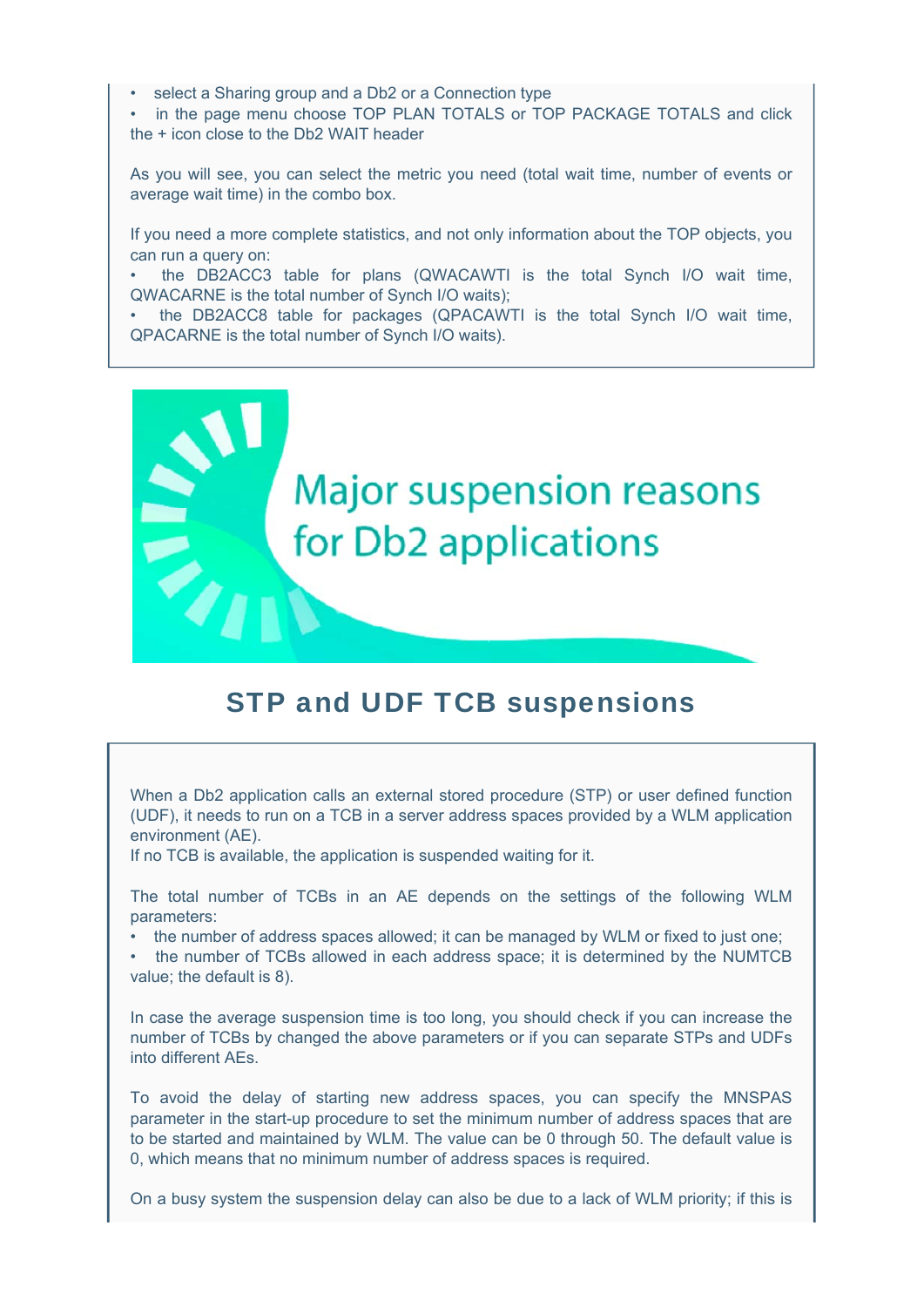the case you can increase the importance and/or change the goal of the service class where the calling application runs.

Metrics about STP and UDF TCB suspensions are provided, both at plan level (IFCID 003), in the following fields of SMF 101 records:

• QWACCAST, total wait time for an available TCB before the stored procedure could be scheduled;

• QWACCANM, number of suspensions due to no TCB available to schedule a stored procedure;

• QWACUDST, total wait time for an available TCB before the UDF could be scheduled.

#### **Quotes**



*"Your time is limited, so don't waste it living someone else's life. Don't be trapped by dogma—which is living with the results of other people's thinking."*

**Steve Jobs**

*Copyright © 2021 EPV Technologies, All rights reserved.* If you've received this mail by mistake, or you don't want to receive any more such messages, please